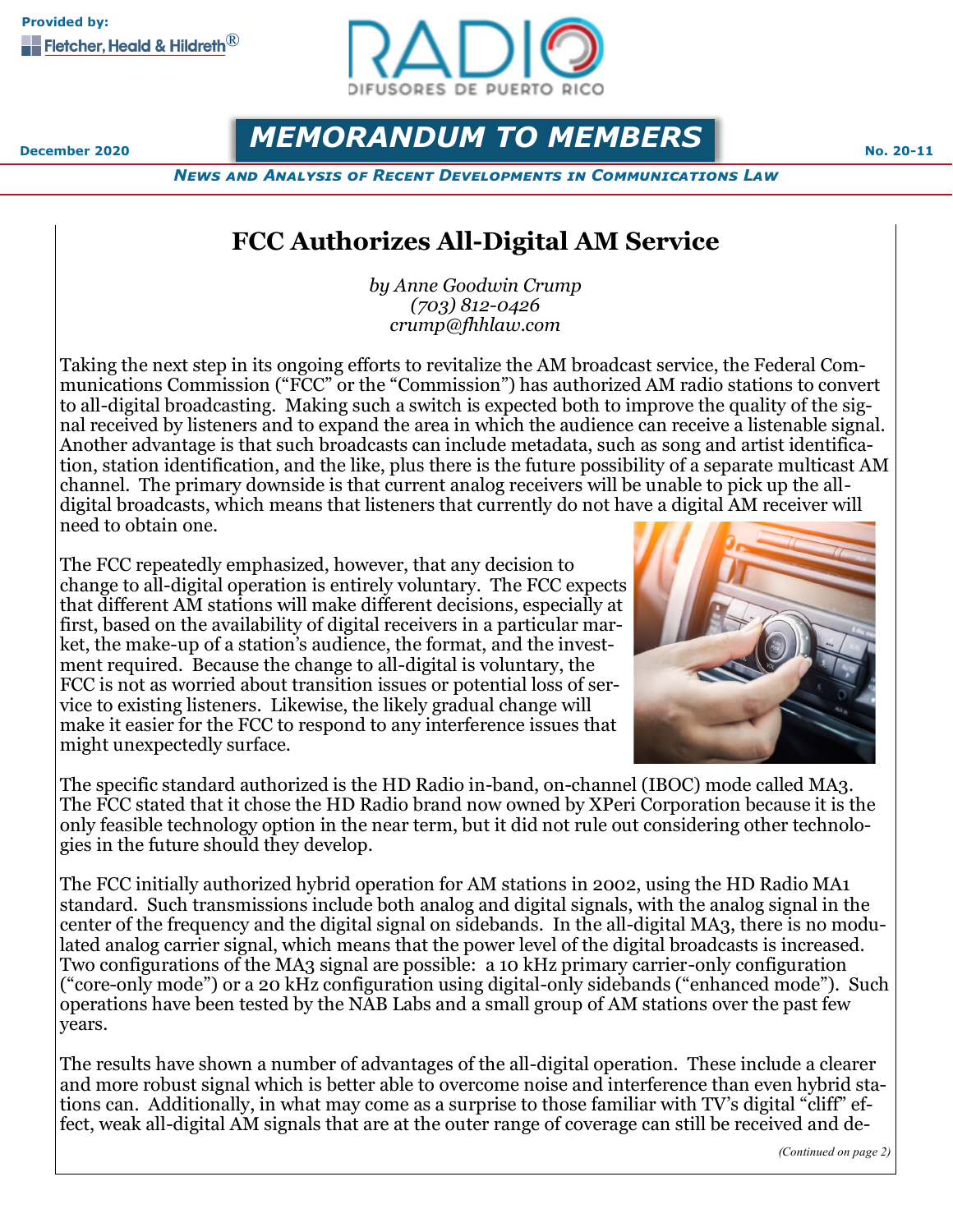### *(Continued from page 1)*

coded by digital receivers. Further, the all-digital AM is energy and spectrum efficient, as energy usage is comparable to analog AM stations, but the signal can be received more clearly over a wider area.

The obvious disadvantages that may discourage stations from making an immediate change to alldigital operation are the costs of making the change and the scarcity of digital receivers. Stations must remember to factor into the transition costs possible license fees due to XPeri Corporation. Another possible complication is Emergency Alert System ("EAS") requirements. If an AM station is a primary station monitored by downstream stations, it must make sure that those downstream stations can receive any EAS alerts.

Typical requirements for broadcast stations also will continue to apply. For example, if the all-digital operation should cause interference, the station must take remediation steps. Likewise, compliance with operating power and power spectral density requirements is still required. Further, all-digital stations must broadcast at least one free, over-the-air programming stream with audio quality at least equal to analog broadcasts.

If a station does decide to make the switch, the licensee must file a digital notification on the existing FCC Form 335-AM, and must wait at least 30 days after public notice of such notification to begin the new broadcasts. Additionally, such notifications must be filed if a station increases operating power or changes from core-only to enhanced operating mode. Finally, stations must give reasonable notice to listeners of the plan to go all-digital. The FCC has not imposed the detailed and regimented notice requirements applicable to other transitions but simply expects them to be comparable to other public notices.

Now, it remains to be seen whether digital broadcasting operations will save declining AM stations, or is it just too little, too late.

# **After 16 Years, FCC Lifts TV Filing Freeze**

The Federal Communications Commission's ("FCC") Media Bureau announced via *[Public No](https://docs.fcc.gov/public/attachments/DA-20-1269A1.pdf)[tice](https://docs.fcc.gov/public/attachments/DA-20-1269A1.pdf)* the end of a filing freeze on certain full power and Class A TV station modifications that lasted more than 16 years and the leadership of seven FCC chairpersons. The freeze was part of the FCC's effort to keep a stable technical database first during the DTV transition, and then the incentive auction and associated repack; now that the transition is over and the post-incentive auction is complete, the FCC deemed it an appropriate time to end the freeze and allow additional discretionary changes to television facilities.

Modification proposals that can now be filed include:

- Petitions for rulemaking to change channels in the DTV Table of Allotments.
- Petitions for rulemaking to add new DTV allotments.
- Petitions to swap in-core channels.
- Petitions for rulemaking to change communities of license.
- Modification applications that increase a full

power or Class A station's service area beyond an area that is already served.

This lifting of the freeze will be effective 15 days after the publication of the *Public Notice* in the *Federal Register.*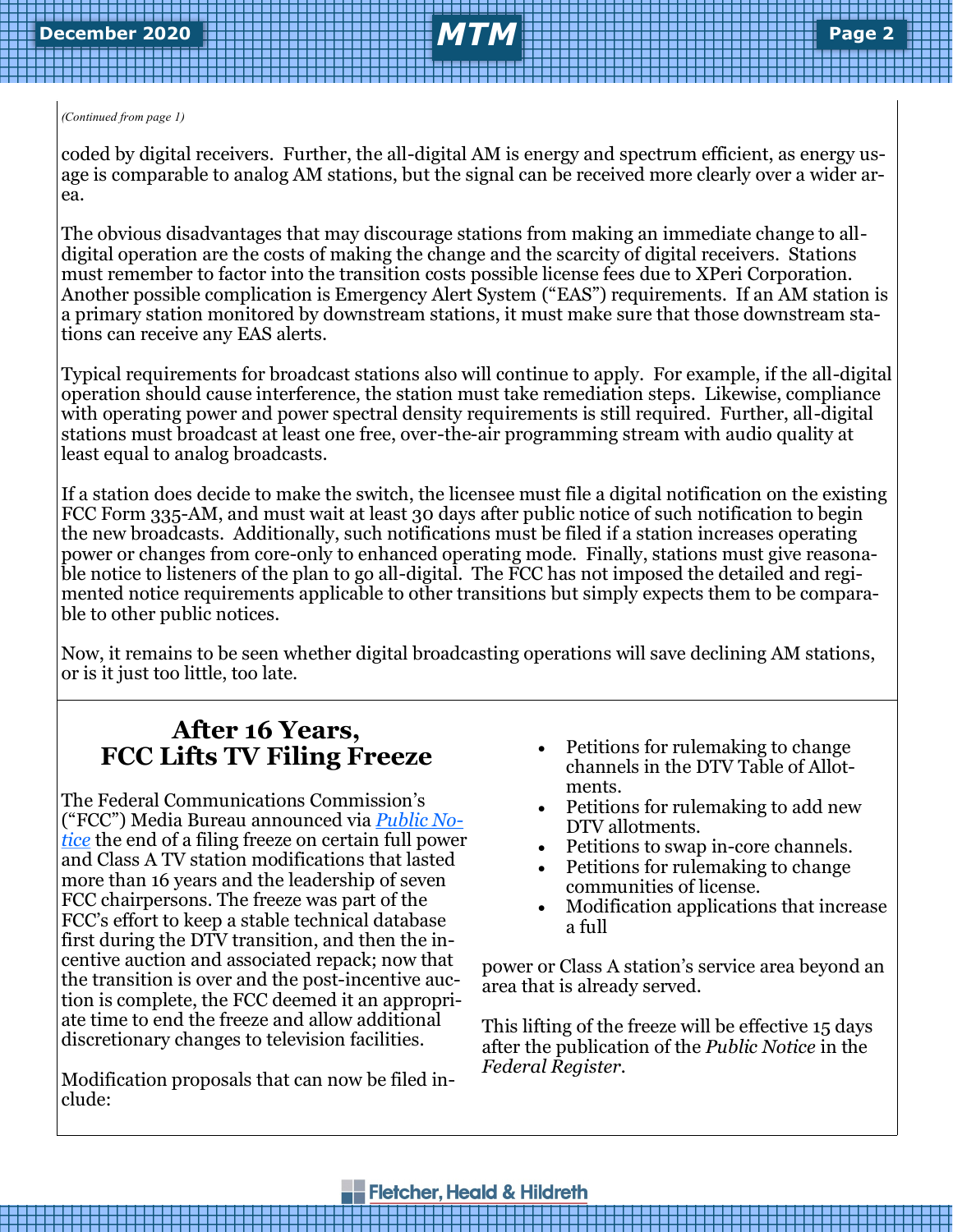## **Now in Effect: Broadcast Local Public Notice Rule Changes**

The FCC's Local Public Notice Rule Changes have been published in the *Federal Register* and are now in effect. These changes – which we detailed at length in a previous  $post$  – eliminate the obligation to publish a public notice of certain broadcast applications in newspapers, requiring instead that applicants publish these notices in the Online Public Inspection File ("OPIF") or application databases. Among other changes, the new rules will also standardize the on-air announcement requirements for broadcast local public notices. If you still have questions in regards to how this will impact your station, please contact Keenan Adamchak at (703) 812-0415 or [adamchak@fhhlaw.com.](mailto:adamchak@fhhlaw.com)

# **Now in Effect: FCC Repeals Radio Duplication Prohibitions**

Back in August, we [wrote](https://www.commlawblog.com/2020/08/articles/broadcast/fcc-repeals-radio-duplication-prohibitions/) about the FCC's decision to end the prohibition of commonly owned radio stations in the same service (AM or FM) that have 50% or more overlap of their primary service contours from duplicating more than 25% of their programming. Now that the decision is published in the *Federal Register*, it is effective immediately, and stations may duplicate programming as they see fit.



### *Inside This Issue*

FCC Authorizes All-Digital Service 1 After 16 Years, FCC Lifts Filing Freeze 2 Public Notice Rule Changes in Effect 3 FCC Repeals Radio Duplication Prohibitions | 3 New Webinar Now Available  $\begin{array}{|c|c|c|c|c|} \hline 5 & 5 \end{array}$ Upcoming FCC Broadcast Deadlines | 6

### **Fletcher, Heald & Hildreth, P.L.C.**

1300 N. 17th Street - 11th Floor Arlington, Virginia 22209 (703) 812-0400 *On Twitter @Comm Law Blog E-Mail***:** Office@fhhlaw.com *Website*: www.fhhlaw.com *Blog:* w w w .commlaw blog.com

*Contributing Writers*

Anne Goodwin Crump \_\_\_\_\_\_\_\_\_\_\_\_\_\_\_\_\_\_\_\_\_\_\_\_\_\_\_\_\_\_

*Memorandum to Members is published on a regular basis by Fletcher, Heald & Hildreth, P.L.C. This publication contains general legal information which is not intended to be deemed legal advice or solicitation of clients. Readers should not act upon information presented herein without professional legal counseling addressing the facts and circumstances specific to them.*

*Distribution of this publication does not create or extend an attorney-client relationship.* 

> *Copyright © 2020 Fletcher, Heald & Hildreth, P.L.C.*

*All rights reserved. Copying is permitted for internal distribution.*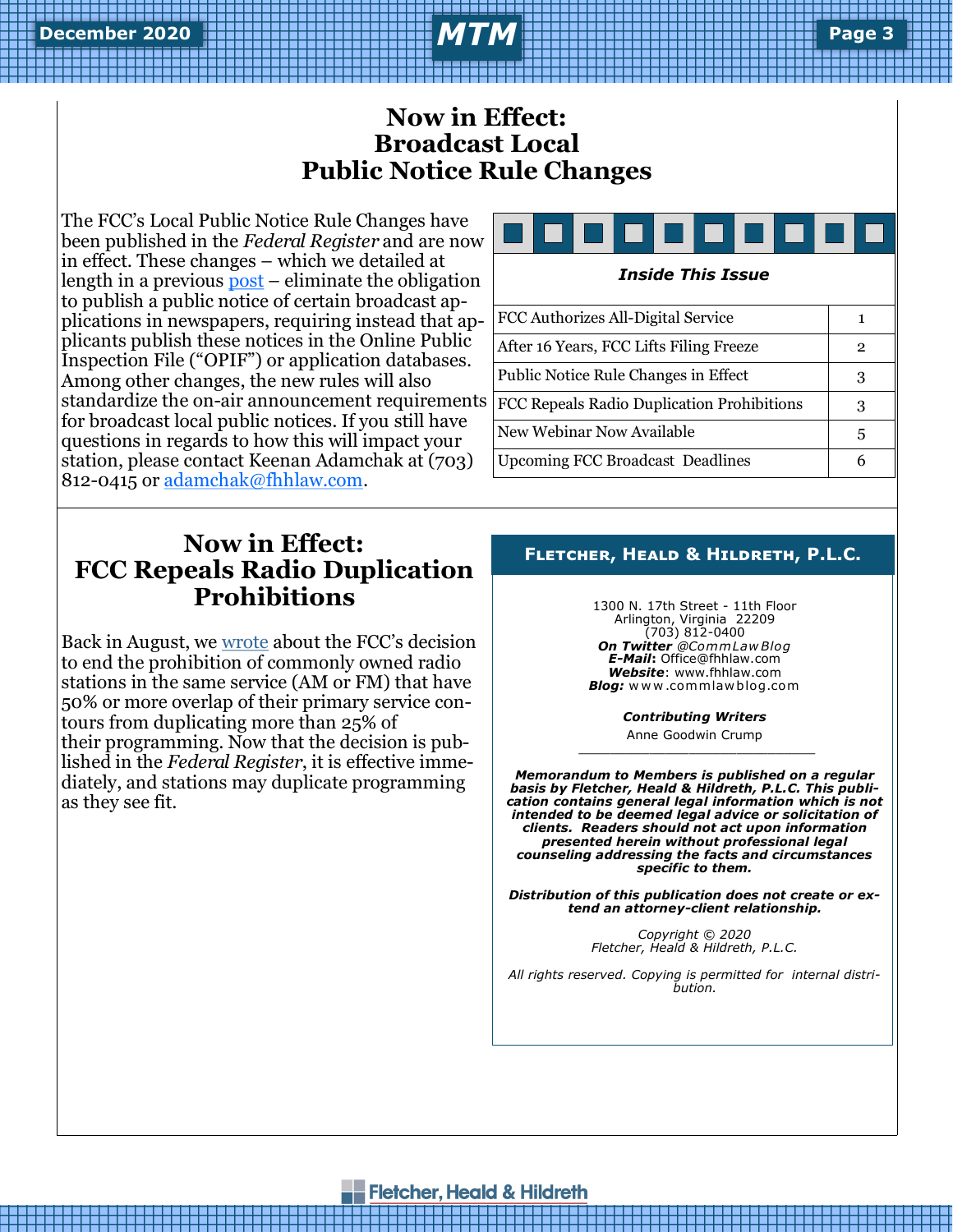# **New Webinar Available: The New FCC Radio License Filing Window**

Fletcher Heald attorneys Frank Montero and Keenan Adamchak in cooperation with the National Federation of Community Broadcasters ("NFCB") presented a webinar on the upcoming noncommercial educational ("NCE") FM and lower power FM ("LPFM") filing windows. In this webinar, they explored the NCE and LPFM application forms, processes, and FCC tie-breaking criteria, as well as pointing out some of the mistakes that can occur when applying for a frequency. Being prepared will ensure a smooth process for applicants in the NCE and LPFM filing windows. With guidance from this webinar, you can start mapping out your strategy and planning today.

You can watch the webinar here on [YouTube](https://youtu.be/EgyH4jXmk70) and the NFCB's [website.](http://nfcb.org/events/)

**Fletcher, Heald & Hildreth**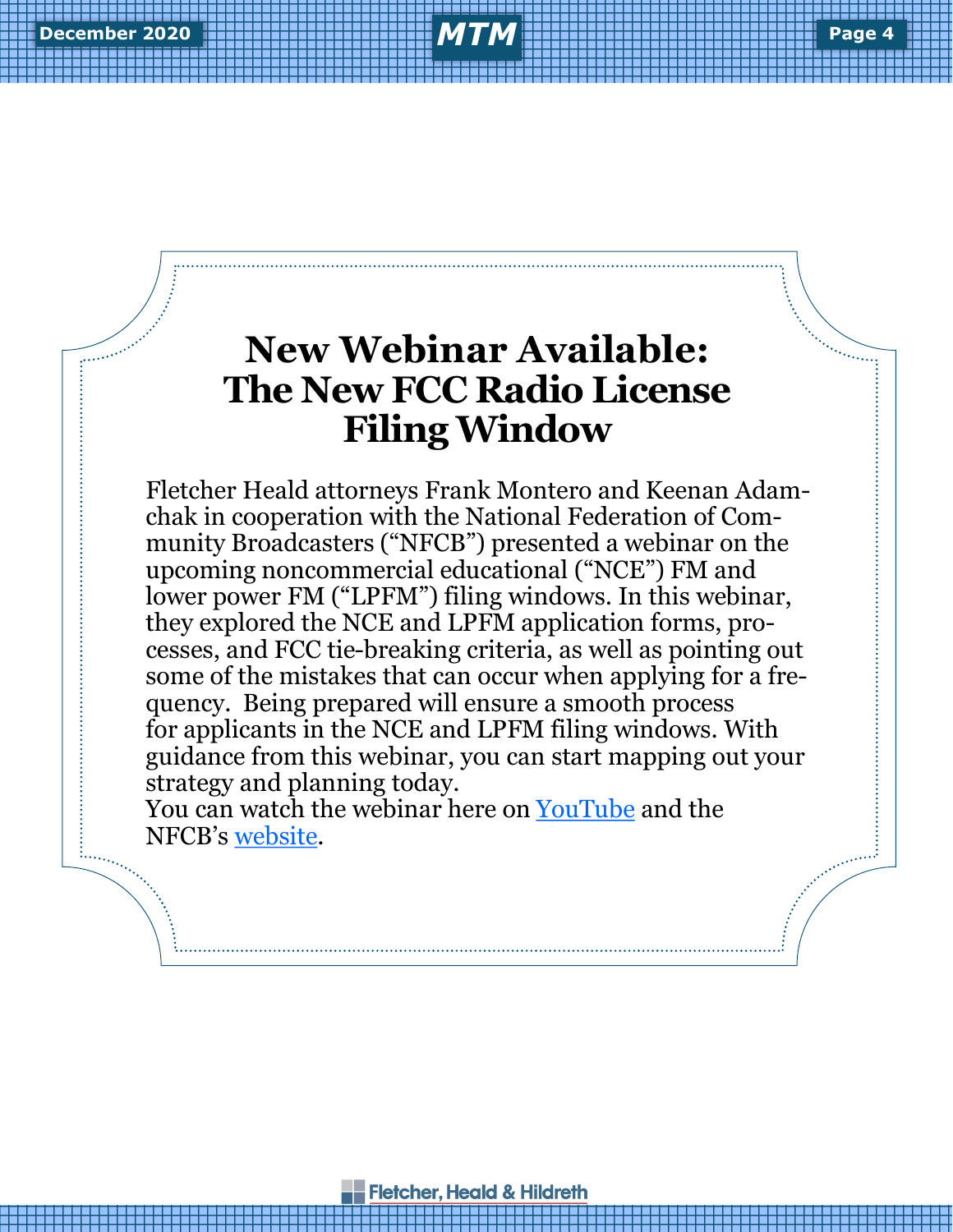# **Upcoming FCC Telecom Deadlines for December – February**

Broadcast Deadlines:

### **December 10, 2020**

*2021 Annual Regulatory Fees* – Comments are due in response to the FCC's Further Notice of Proposed Rulemaking proposing adoption of a schedule of regulatory fees to assess and collect congressionally required regulatory fees for fiscal year (FY) 2021, based on proposals contained in a May 13, 2020 Notice of Proposed Rule Making.



### **December 28, 2020**

*2021 Annual Regulatory Fees* – Reply Comments are due in response to the FCC's Further Notice of Proposed Rulemaking proposing adoption of a schedule of regulatory fees to assess and collect congressionally required regulatory fees for FY 2021, based on proposals contained in a May 13, 2020 Notice of Proposed Rule Making.

### **January 30, 2021**

*Children's Television Programming Reports* – Each commercial TV and Class A television station must electronically file its annual Children's Television Programming Report, on FCC Form 2100 Schedule H, to report on programming aired by the station and other efforts in 2020 that were specifically designed to serve the educational and informational needs of children.

*Commercial Compliance Certifications* – Each commercial TV and Class A television station must post to its Online Public Inspection File ("OPIF") a certification (or certifications) of compliance during 2020 with the statutory limits on commercial time during children's programming. The certification(s) should cover both the primary programming stream and all subchannels aired by the station.

### **February 1, 2021**

*Radio License Renewal Applications Due* – Applications for renewal of license for radio stations located in Kansas, Nebraska, and Oklahoma must be filed in the Licensing and Management System ("LMS"). These applications must be accompanied by Schedule 396, the Broadcast EEO Program Report, also filed in LMS, regardless of the number of full-time employees. Under the new public notice rules, radio stations filing renewal applications must begin broadcasts of their post-filing announcements concerning their license renewal applications between the date the application is accepted for filing and five business days thereafter and must continue for a period of four weeks. Once complete, a certification of broadcast, with a copy of the announcement's text, must be posted to the OPIF, within seven days.

*Television License Renewal Applications Due* – Applications for renewal of license for television stations located in Arkansas, Louisiana, and Mississippi must be filed in LMS. These applications must be accompanied by Schedule 396, the Broadcast Equal Employment Opportunity ("EEO") Program

*(Continued on page 6)*

### **Fletcher, Heald & Hildreth**